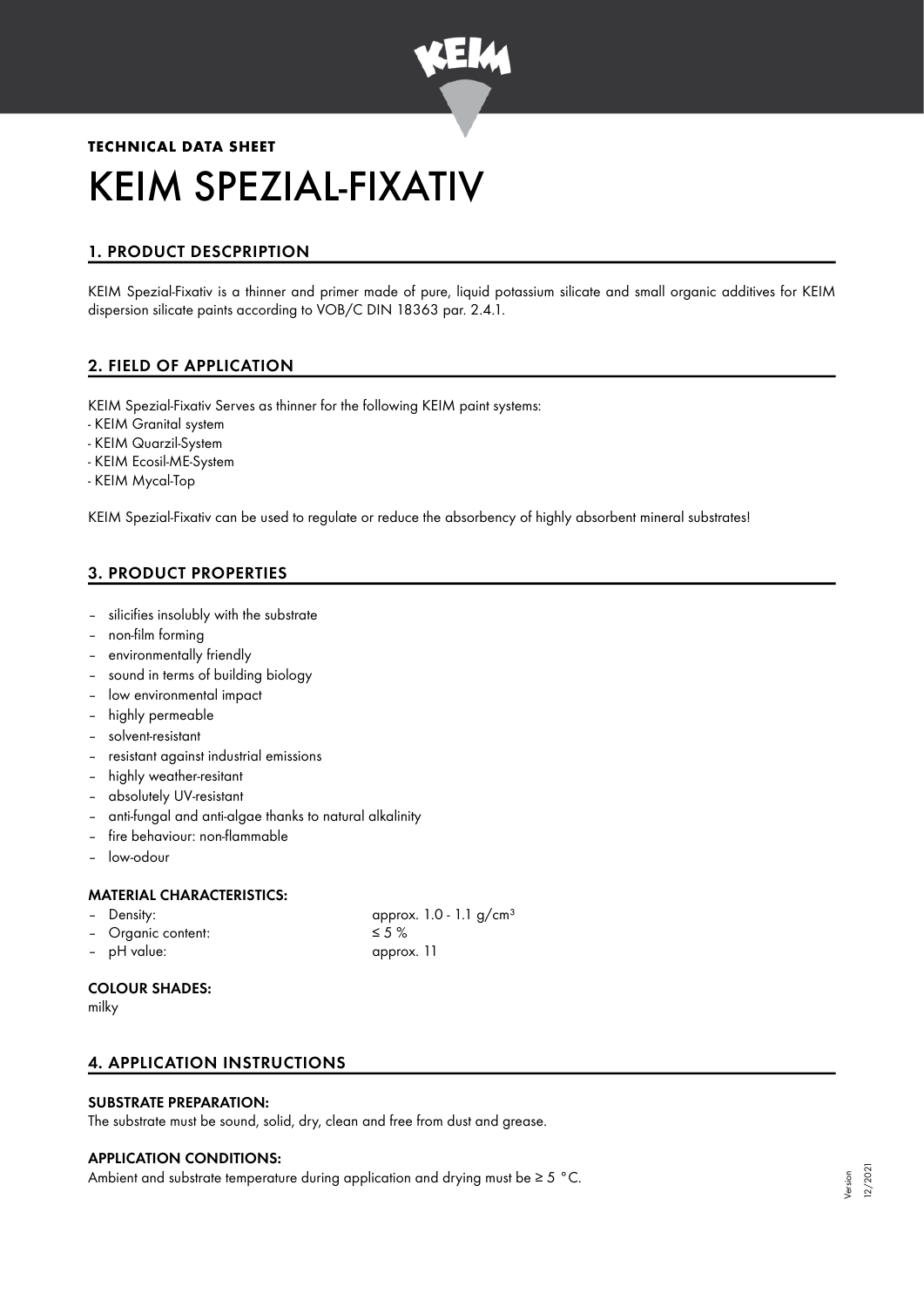#### APPLICATION:

For pre-priming highly absorbent substrates: KEIM Spezial-Fixativ apply undiluted with a brush. For dilution of the systems KEIM Granital, KEIM Quarzil, KEIM Ecosil-ME and KEIM Mycal-Top: siehe jeweiliges Technisches Merkblatt der zu verdünnenden Produkte .

#### DRYING TIME:

Can be overcoated after 12 hours at the earliest (at 23°C and 50% RH). At higher relative humidity, layer thicknesses and/ or lower temperatures, drying is delayed accordingly.

#### CONSUMPTION:

approx. 0,15 l/m² Application as primer.

These material consumption values are guide values for smooth substrates. Exact consumption values must be determined by means of test areas.

#### CLEANING OF TOOLS:

Clean immediately with water.

#### 5. PACKAGING

| <b>Container content</b> | Unit of measure | Quantity on pallet | Type of container |
|--------------------------|-----------------|--------------------|-------------------|
|                          |                 | 24                 | jerry can         |
|                          |                 | 76                 | jerry can         |

#### 6. STORAGE

| max. storage time | <b>Storage conditions</b>                                                                   |  |
|-------------------|---------------------------------------------------------------------------------------------|--|
| 12 months         | protected from heat and direct sun.<br>keep container tightly sealed.<br>frost-free<br>cool |  |

#### 7. DISPOSAL

For disposal information refer to section 13 of the safety data sheet.

#### EC WASTE CODE:

Waste code: 06 02 99

#### 8. SAFETY INSTRUCTIONS

Please, refer to the Material Safety Data Sheet.

# GISCODE:

GIS code: BSW 10